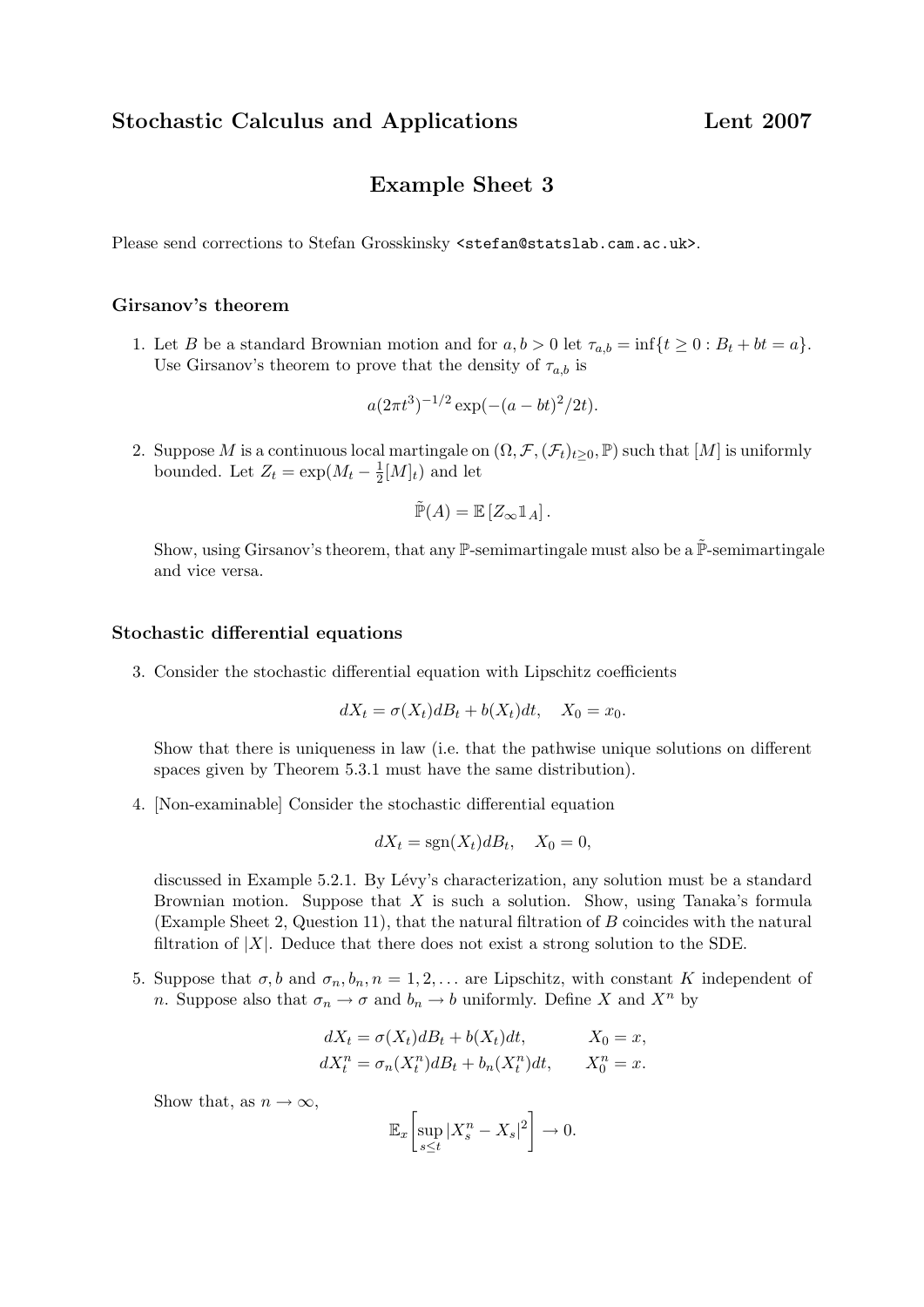6. Let B be a standard Brownian motion on  $\mathbb{R}$ . Use the integration by parts formula to give a simple proof that  $\mathcal{E}(\lambda B)_t = x_0 \exp(\lambda B_t - \frac{\lambda^2}{2})$  $\frac{\lambda^2}{2}t$ ) is the pathwise unique solution to the SDE

$$
dX_t = \lambda X_t dB_t, \quad X_0 = x_0.
$$

[Hint: if Y is another solution, prove that  $d(YX^{-1}) = 0$ .]

7. Suppose that X satisfies the stochastic differential equation

$$
dX_t = \sigma(X_t)dB_t, \quad X_0 = x_0,
$$

where  $\sigma$  is Lipschitz and B is a Brownian motion. Show that, for some constant  $C < \infty$ depending only on the Lipschitz constant of  $\sigma$ , X satisfies the estimate

$$
\mathbb{E}\left[\sup_{s\leq t}|X_s-x_0|^2\right]\leq Cte^{Ct}|\sigma(x_0)|^2.
$$

Discuss the tightness of this estimate with reference to the special cases  $\sigma(x) = 1$  and  $\sigma(x) = x.$ 

8. Consider the stochastic differential equation in R

$$
dX_t = dB_t + b(X_t)dt, \quad X_0 = x,
$$

where b is bounded and measurable. Suppose that, under  $\mathbb{P}, X$  is a Brownian motion started from x. Use Girsanov's theorem to find a new probability measure  $\tilde{\mathbb{P}}$ , absolutely continuous with respect to  $\mathbb{P}$ , such that if

$$
B_t = X_t - \int_0^t b(X_s)ds,
$$

then  $(B_t)_{0 \le t \le 1}$  is a Brownian motion under  $\tilde{\mathbb{P}}$ . This is called solution by transformation of drift.

9. Consider the Ornstein-Uhlenbeck system

$$
dV_t = dB_t - \lambda V_t dt, \t V_0 = 0,
$$
  

$$
dX_t = V_t dt, \t X_0 = 0.
$$

Find the joint distribution of  $(X_t, V_t)$ .

- 10. Let B be standard Brownian motion on R and  $(\mathcal{F}_t)_{t>0}$  its natural filtration. For  $\lambda > 0$ , define  $X_t = B_{\exp(2\lambda t)}$  and  $\mathcal{G}_t = \mathcal{F}_{\exp(2\lambda t)}$ .
	- (a) Show that X is a  $(\mathcal{G}_t)$ -martingale and compute its quadratic variation process.
	- (b) Write  $X_t$  as a stochastic integral with respect to a  $(\mathcal{G}_t)$ -adapted Brownian motion W (which you should construct).
	- (c) Conclude that the process  $Y_t = e^{-\lambda t} B_{\exp(2\lambda t)}$  satisfies the Ornstein-Uhlenbeck stochastic differential equation

$$
dY_t = \sqrt{2\lambda} \, dW_t - \lambda Y_t \, dt,
$$

and solve the equation to express  $Y_t$  explicitly in terms of  $W_t$ .